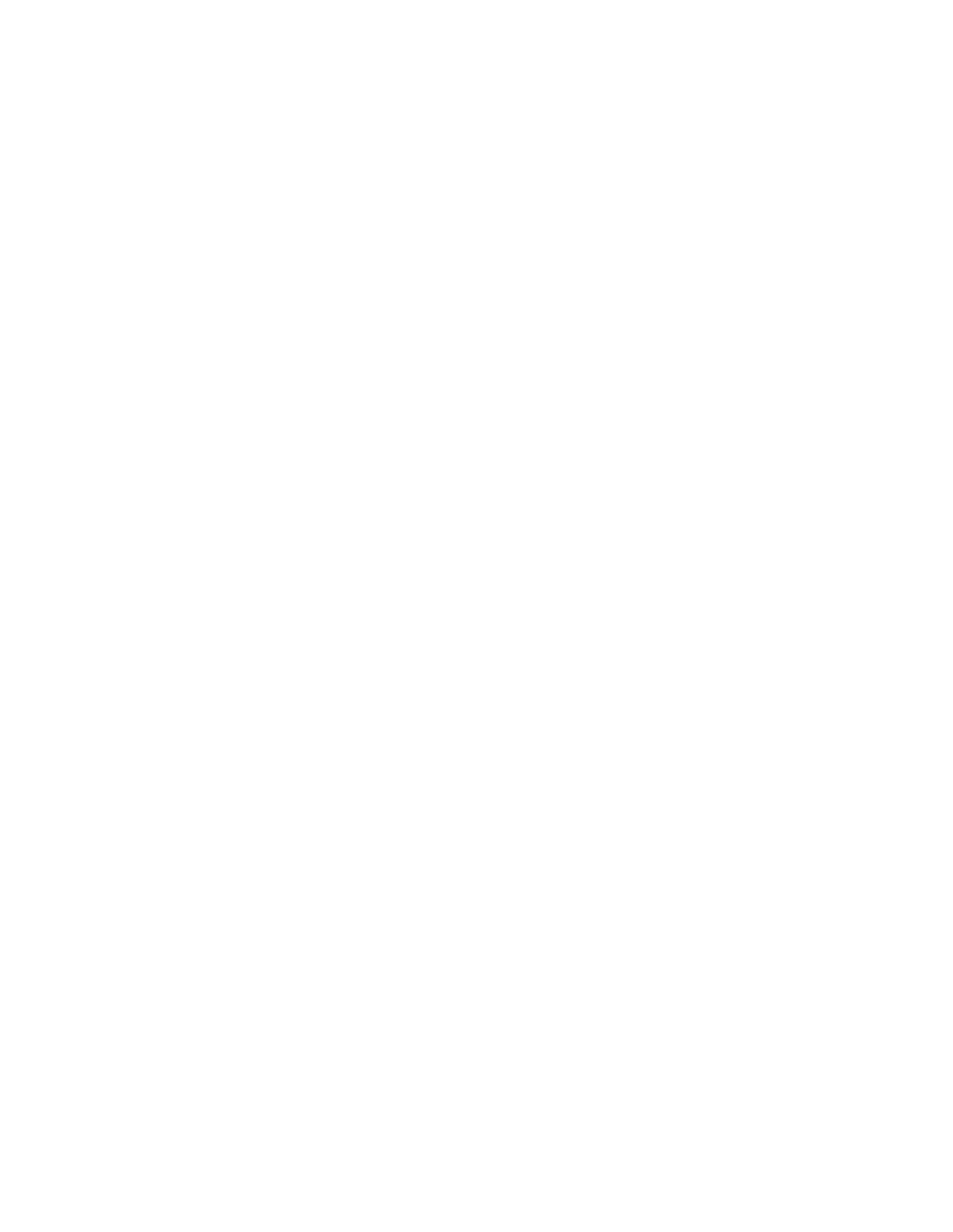# **TABLE OF CONTENTS**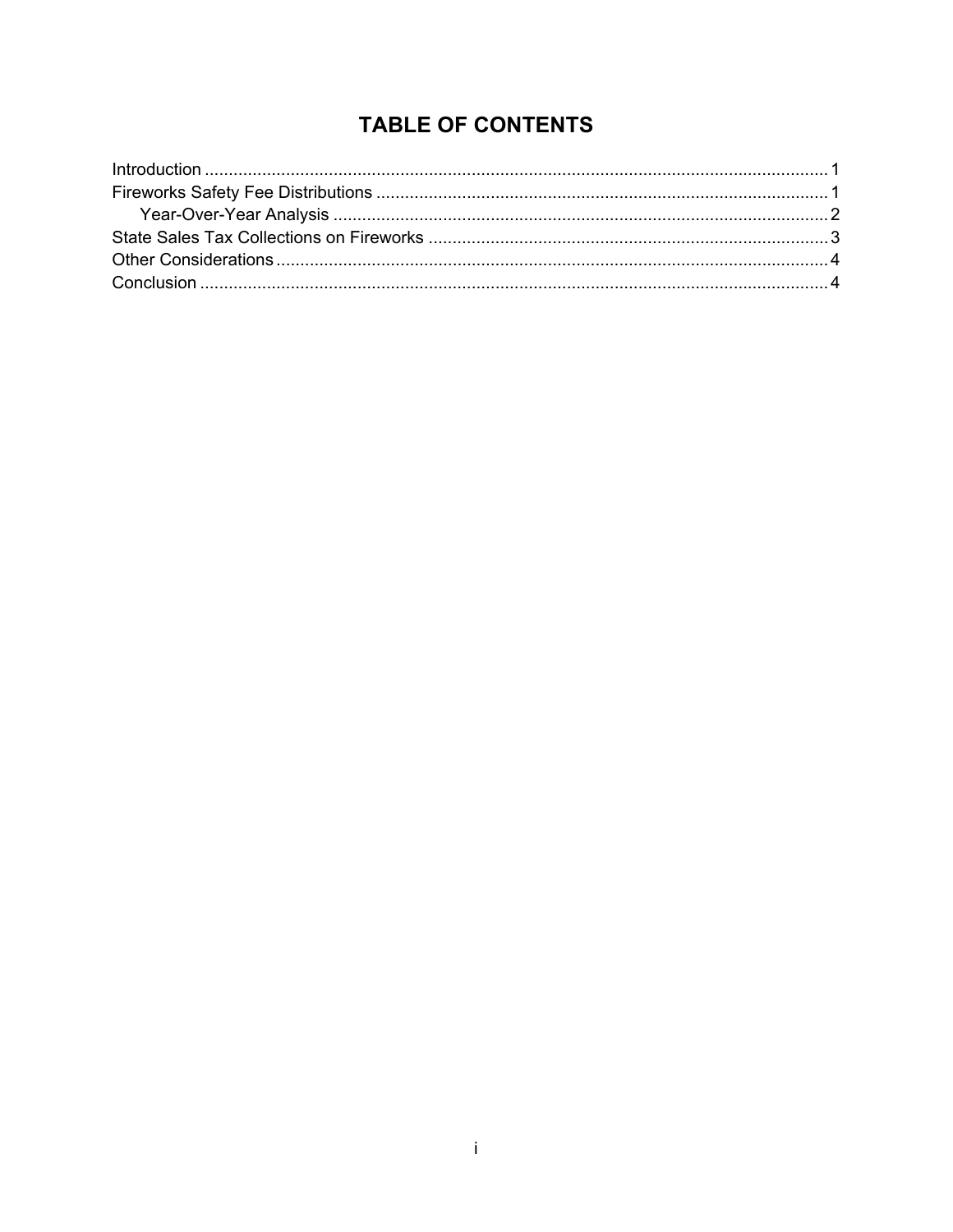# **TABLE OF TABLES**

| Table 1 – Fireworks Safety Fee Distributions by Fund July 2016 – December 2017 1 |  |
|----------------------------------------------------------------------------------|--|
|                                                                                  |  |
| Table 3 – Estimated Fireworks Sales Tax Collections July 2016 – December 20173   |  |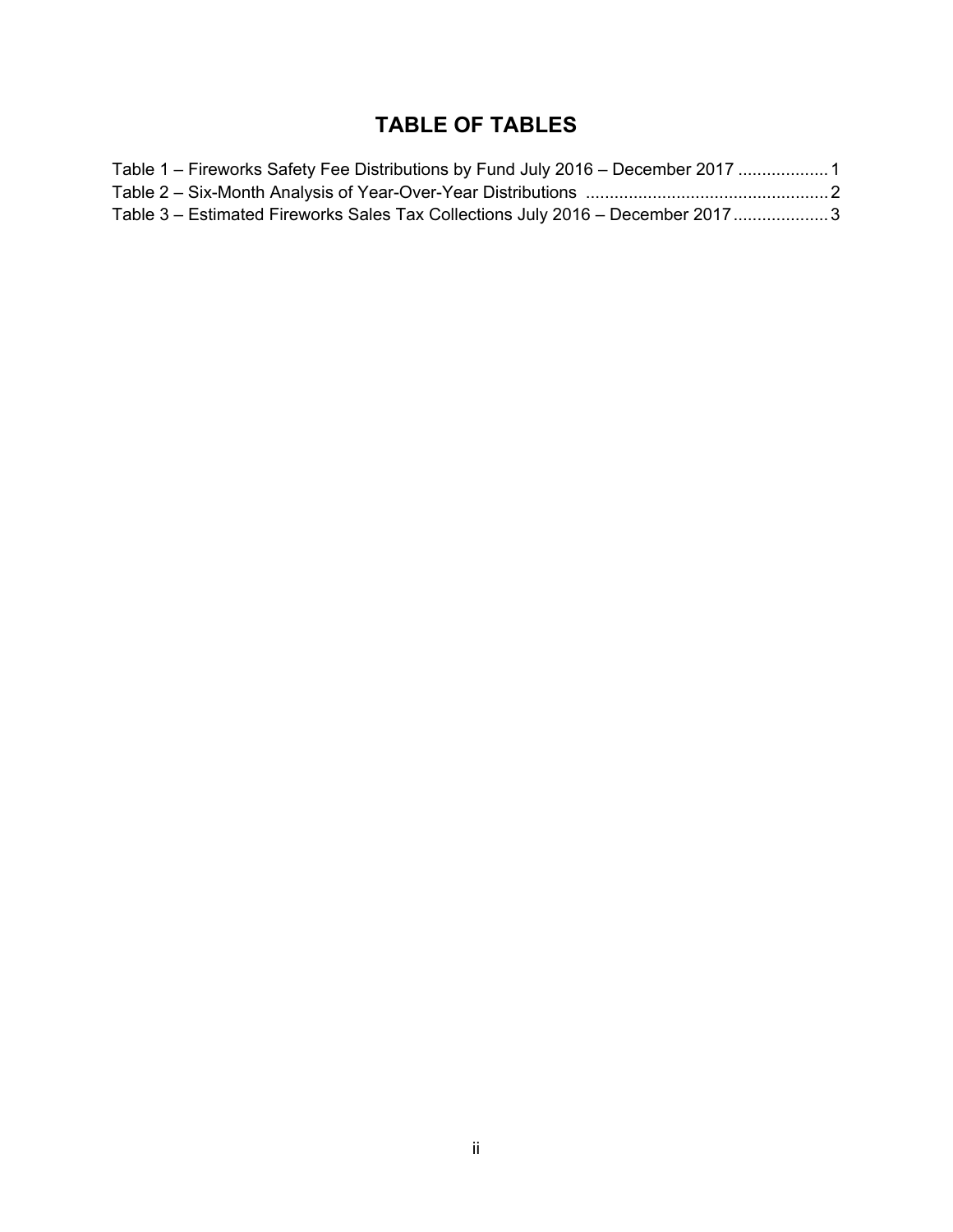### **INTRODUCTION**

The West Virginia Legislature enacted the Enrolled Committee Substitute for House Bill 2852 (HB  $2852$ ) during the 2016 Regular Session. This bill legalized<sup>1</sup> the sale of fireworks in the State effective June 1, 2016 and levied a fee, called the Fireworks Safety Fee, on such purchases in addition to the imposition of State and local sales taxes on sales of fireworks as applicable. Per Section 29-3E-7(a) et seq. of the West Virginia Code, this fee is equal to 12 percent of the sale price of consumer fireworks sold in the State. The Bill designated 75 percent of revenues<sup>2</sup> to be distributed to the Veterans' Facility Support Fund and the remaining 25 percent to the Fire Protection Fund.3 Pursuant to Section 29-3E-14 of the West Virginia Code, this report details the Fireworks Safety Fee and State sales tax revenues received from its enactment.

### **FIREWORKS SAFETY FEE DISTRIBUTIONS**

The passage of HB 2852 made sales of fireworks in West Virginia legal effective June 1, 2016. Due to a statutory lag, Fireworks Safety Fees collected by retailers in each month are remitted to the Tax Department the following month. (For example, fees collected in June representing June sales are typically remitted to the Tax Department in July.) Table 1 illustrates distributions by month to each fund along with the administrative fee reserved for the Tax Department from July 2016 through December 2017.

| <b>Month</b>     | <b>Veterans' Facility</b><br><b>Support Fund</b> |                           | <b>Fire Protection</b><br><b>Fund</b> | Administrative<br><b>Fees</b>      | Total           |
|------------------|--------------------------------------------------|---------------------------|---------------------------------------|------------------------------------|-----------------|
| 2016 - July      | \$<br>100,100                                    | $\boldsymbol{\mathsf{S}}$ | 33,367                                | $\boldsymbol{\mathsf{S}}$<br>1,348 | \$<br>134,814   |
| 2016 - August    | 449,911                                          |                           | 149,970                               | 6,059                              | 605,941         |
| 2016 - September | 5,219                                            |                           | 1,740                                 | 70                                 | 7,029           |
| 2016 - October   | 1,839                                            |                           | 613                                   | 25                                 | 2,477           |
| 2016 - November  | 2,260                                            |                           | 753                                   | 30                                 | 3,044           |
| 2016 - December  | 927                                              |                           | 309                                   | 12                                 | 1,248           |
| 2017 - January   | 2,969                                            |                           | 990                                   | 40                                 | 3,998           |
| 2017 - February  | 3,211                                            |                           | 1,070                                 | 43                                 | 4,325           |
| 2017 - March     | 320                                              |                           | 107                                   | 4                                  | 431             |
| 2017 - April     | 1,216                                            |                           | 405                                   | 16                                 | 1,638           |
| 2017 - May       | 1,171                                            |                           | 390                                   | 16                                 | 1,577           |
| 2017 - June      | 9,114                                            |                           | 3,038                                 | 123                                | 12,274          |
| 2017 - July      | 177,916                                          |                           | 59,305                                | 2,396                              | 239,618         |
| 2017 - August    | 262,557                                          |                           | 87,519                                | 3,536                              | 353,612         |
| 2017 - September | 13,545                                           |                           | 4,515                                 | 182                                | 18,242          |
| 2017 - October   | 46,447                                           |                           | 15,482                                | 626                                | 62,555          |
| 2017 - November  | 7,859                                            |                           | 2,620                                 | 106                                | 10,585          |
| 2017 - December  | 802                                              |                           | 267                                   | 11                                 | 1,081           |
| Total            | \$<br>1,087,383                                  | \$                        | 362,461                               | \$<br>14,645                       | \$<br>1,464,489 |

#### **Table 1 – Fireworks Safety Fee Distributions by Fund July 2016 – December 2017**

Amounts rounded to nearest dollar.

 $\overline{a}$ 1 Prior to the passage of this Bill, only sales of novelty fireworks, such as sparklers, were allowed.  $2$  Revenues represent distribution of total collections received from the Fee less the administrative fee reserved by the Tax Department and any refunds or adjustments that occurred during the period. Registration and public display fees imposed by the State Fire Marshal are not included in this report. <sup>3</sup> See W. Va. Code §9A-1-11 for more information on the Veterans' Facility Support Fund and W. Va. Code §33-3-33 for more information on the Fire Protection Fund.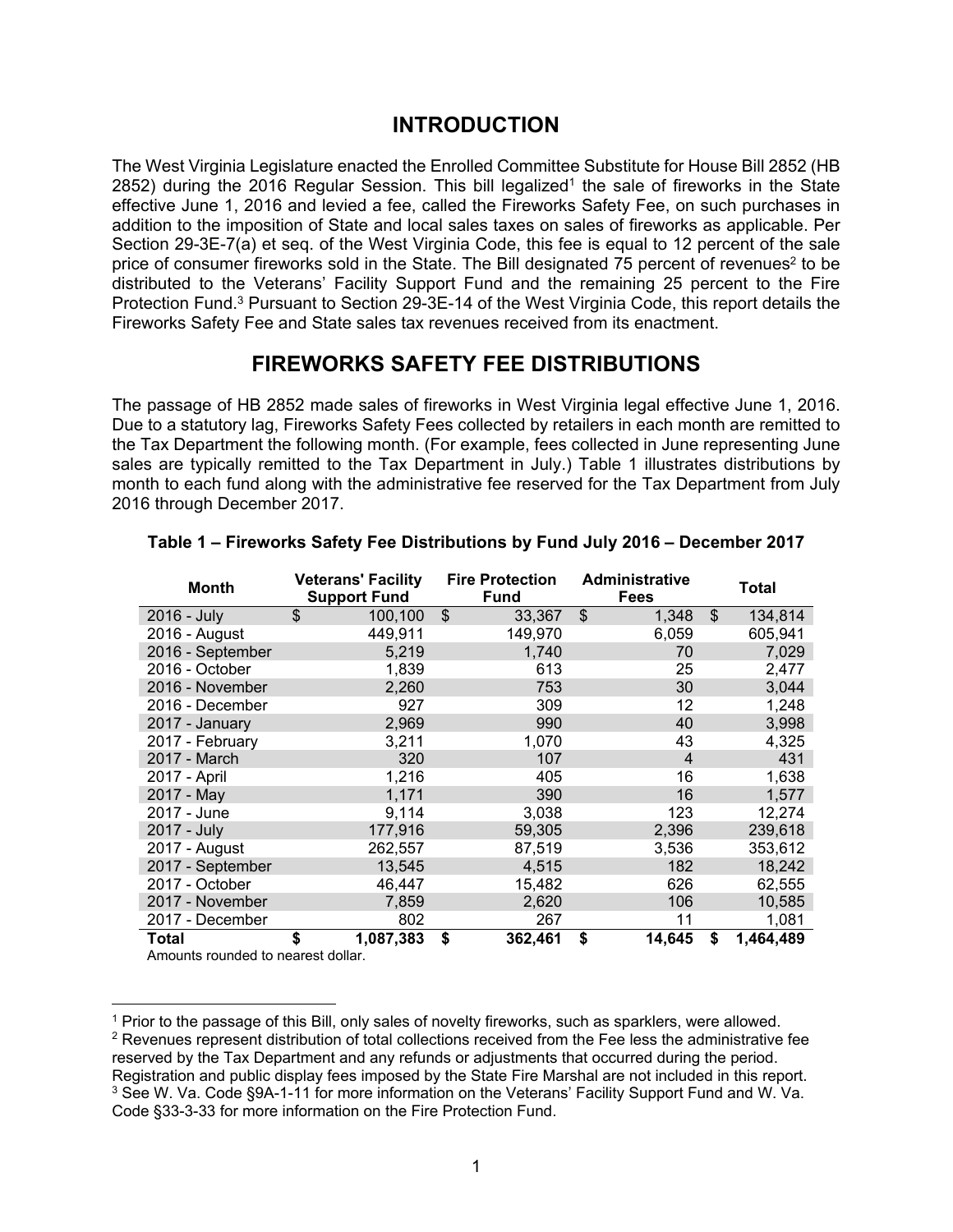In total, Fireworks Safety Fee distributions totaled nearly \$1.5 million from July 2016 through December 2017. Nearly \$1.1 million in revenues benefitted the Veterans' Facility Support Fund, and more than \$362,000 in revenues benefitted the Fire Protection Fund. The Tax Department retained approximately \$14,600 in administrative fees to offset the costs of administering and monitoring the fee.

It is important to note this report only considers the Tax Department's monthly distributions based on the month in which Fireworks Safety Fees were collected by the Department.<sup>4</sup> The Tax Department distributes Fireworks Safety Fee collections to the Veterans' Facility Support Fund directly and the Fire Protection Fund via the West Virginia State Treasurer's Office each month. The Treasurer's Office distributes the latter to volunteer fire departments quarterly; some Tax Department distributions noted in this report may have not yet been remitted by the Treasurer given this difference in distribution scheduling.

### **YEAR-OVER-YEAR ANALYSIS**

The time elapsed since enactment of the Fireworks Safety Fee statute provides some capacity for year-over-year (y/y) analysis of fees and consumer activity to date. This section examines trends over the 18 months of distribution activity available, but some caution must be exercised in reviewing these data. The 18-month period is a fairly limited collection of data, and while some conclusions may be drawn it is important to note that the Fireworks Safety Fee is still a very new program. Unless otherwise specified, analysis of data in this section focuses on total fees distributed.

Considering the six-month period from July through December 2016, nearly all of the distributions (98.2 percent) occurred in July and August 2016. By comparison, July and August 2017 distributions comprised a smaller majority (86.5 percent) of the six-month period spanning July through December 2017. This appears to be primarily driven by August 2017 distributions, which lagged prior year by roughly 41.6 percent. Despite some y/y gains in four of the six months, particularly for the month of October, the six-month period from July through December 2017 fell 9.1 percent below the same period in 2016. Monthly changes of July through December distributions are provided in Table 2.

| <b>Month</b>     | Total         | Month            |   | Total   | Change   |
|------------------|---------------|------------------|---|---------|----------|
| 2016 - July      | \$<br>134,814 | 2017 - July      | S | 239,618 | 77.7%    |
| 2016 - August    | 605,941       | 2017 - August    |   | 353,612 | -41.6%   |
| 2016 - September | 7,029         | 2017 - September |   | 18,242  | 159.5%   |
| 2016 - October   | 2.477         | 2017 - October   |   | 62,555  | 2425.1%  |
| 2016 - November  | 3,044         | 2017 - November  |   | 10,585  | 247.7%   |
| 2016 - December  | 1,248         | 2017 - December  |   | 1.081   | $-13.4%$ |
| <b>Total</b>     | 754,554       | Total            | S | 685,692 | $-9.1%$  |

#### **Table 2 – Six-Month Analysis of Year-Over-Year Distributions**

The 9.1 percent decline in fiscal year-to-date distributions may have been reflective of an initial spike in fireworks sales when first legalized. As expected, data available to date indicate increases in Fireworks Safety Fee distributions in months following major holidays (i.e., New Year's, Memorial Day, Independence Day, and Labor Day) and seasonally during warmer months. Over

 $\overline{a}$ 4 Distributions typically occur early in the following month. For example, Fireworks Safety Fees collected by retailers in June were remitted to the Tax Department in July and represent July distributions in this report. However, these monies were not transferred to the respective funds until early August.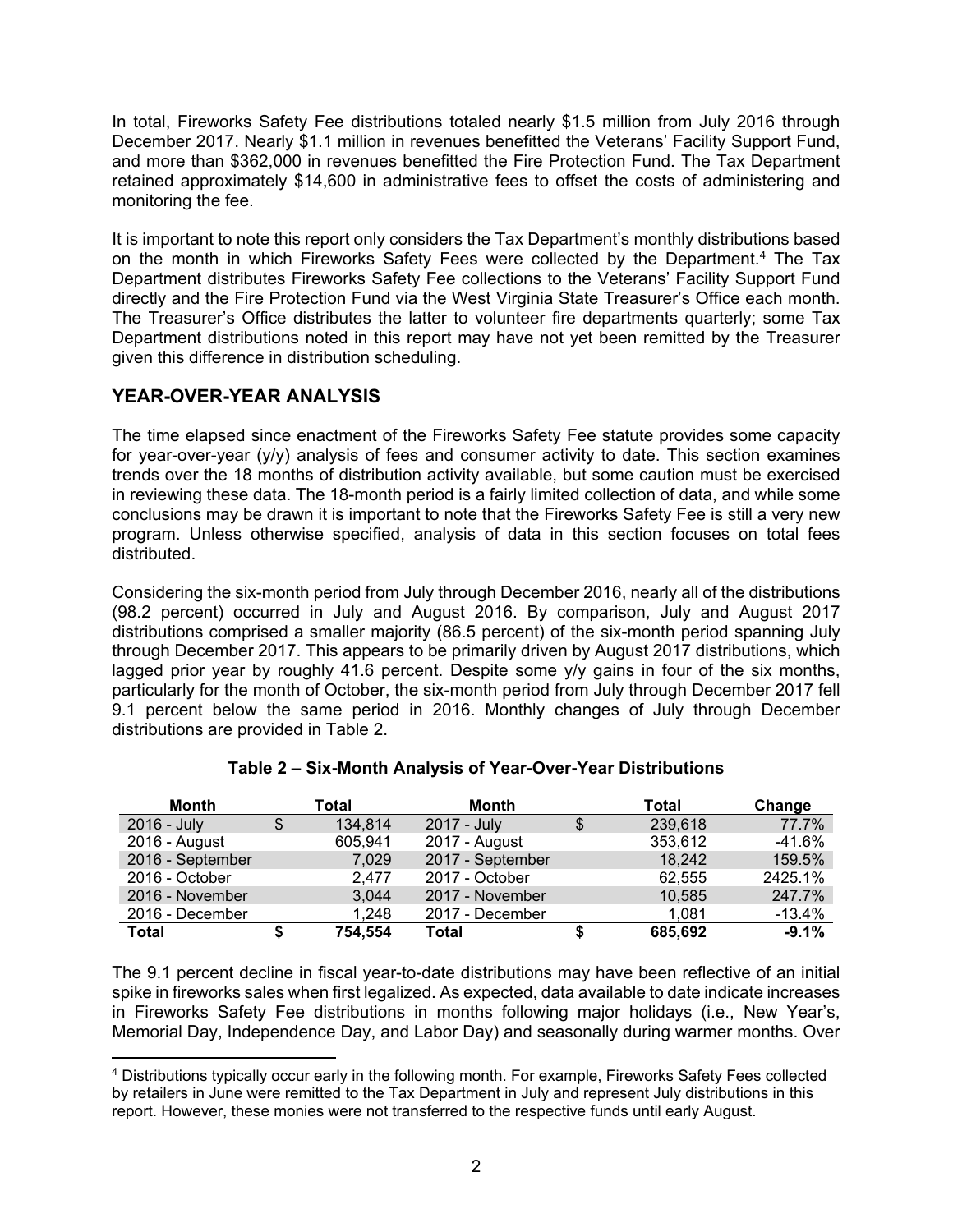this 18-month period, the single month with the largest distribution was August 2016 and the single month with the smallest distribution was March 2017.

## **STATE SALES TAX COLLECTIONS ON FIREWORKS**

State sales tax remittances on sales of fireworks in West Virginia are lagged in the same manner as the Fireworks Safety Fee. However, since the West Virginia Sales and Use Tax return does not itemize most commodities (e.g., fireworks), the Tax Department relies on Fireworks Safety Fee collections to estimate State sales taxes based on approximate net fireworks sales.<sup>5</sup> It is important to note that sales tax estimates provided in this report reflect State sales taxes only and do not include any municipal sales taxes collected.

Table 3 illustrates estimated State sales tax collections by month resulting from the legal sale of fireworks in West Virginia. In total, an estimated \$732,100 in State sales taxes have been collected as a result of the legalization of fireworks purchases in West Virginia. These estimates follow a similar pattern as Fireworks Safety Fee distributions. Timing of filing monthly Consumer Sales Tax returns relative to Fireworks Safety Fee returns may alter actual collection trends.

| Month                                       | <b>State Sales</b><br>Taxes* |
|---------------------------------------------|------------------------------|
| 2016 - July                                 | \$<br>67,400                 |
| 2016 - August                               | 303,000                      |
| 2016 - September                            | 3,500                        |
| 2016 - October                              | 1,200                        |
| 2016 - November                             | 1,500                        |
| 2016 - December                             | 600                          |
| 2017 - January                              | 2,000                        |
| 2017 - February                             | 2,200                        |
| 2017 - March                                | 200                          |
| 2017 - April                                | 800                          |
| 2017 - May                                  | 800                          |
| 2017 - June                                 | 6,100                        |
| 2017 - July                                 | 119,800                      |
| 2017 - August                               | 176,800                      |
| 2017 - September                            | 9,100                        |
| 2017 - October                              | 31,300                       |
| 2017 - November                             | 5,300                        |
| 2017 - December                             | 500                          |
| Total                                       | \$<br>732.100                |
| * Estimated collections                     |                              |
| Amounts rounded to nearest hundred dollars. |                              |

#### **Table 3 – Estimated Fireworks Sales Tax Collections July 2016 – December 2017**

As noted previously, these sales tax collection estimates do not include sales taxes collected at the municipal level. Municipal sales tax returns do not itemize commodities, and the Fireworks Safety Fee return does not require retailers to identify the location of sales. These limitations

 $\overline{a}$ 

<sup>5</sup> It is plausible that an unknown portion of sales tax gains from fireworks purchases may occur at the expense of other taxable goods. Therefore, the net gain to the State from fireworks sales is likely less than those estimated in this report.